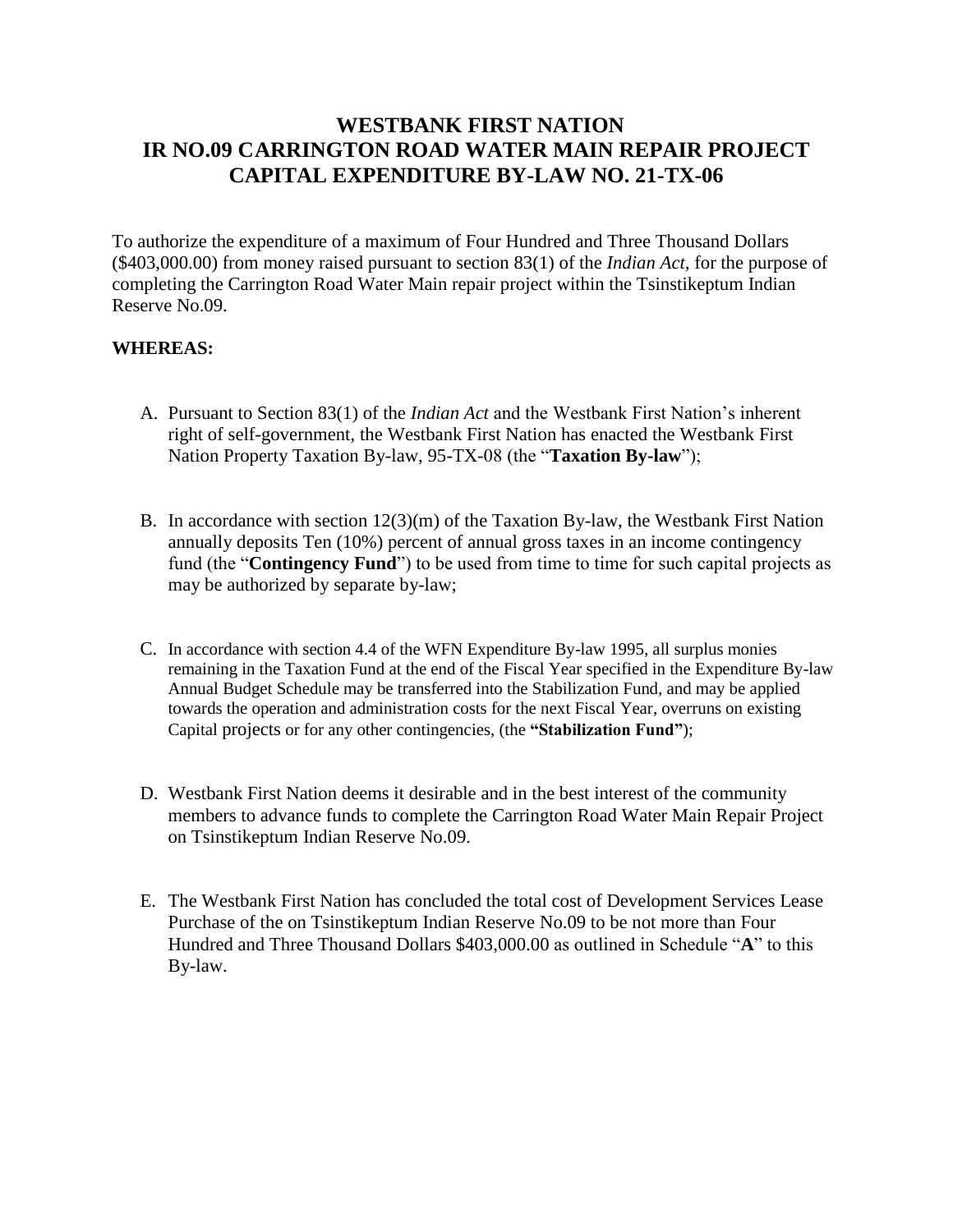**NOW THEREFORE,** the Council of the Westbank First Nation hereby enacts the following bylaw;

#### SHORT TITLE

1. This By-law may be cited for all purposes as the IR No.09 Carrington Road Water Main Repair Project Capital Expenditure By-law No. 21-TX-06.

## EXPENDITURE AUTHORIZATION

.

- 2. The Westbank First Nation hereby acknowledges that it is in the best interests of all community and band members of the Westbank First Nation to proceed with the Carrington Road Water Main Repair Project as summarized in Schedule "A" to this By-law.
- 3. The Westbank First Nation hereby approves the expenditure of not more than Four Hundred and Three Thousand Dollars (\$403,000.00) from the Contingency Fund for the purposes of the Carrington Road Water Main Repair Project (the "Project Funds").
- 4. The Westbank First Nation also authorizes the expenditure of all or a portion of the Project Funds to acquire all such lands, easements, rights-of-way, licences, permits, rights and authorities as may be required or desirable for or in connection with the IR No.09 Carrington Road Water Main Repair Project.
- 5. Any of the Project Funds not expended on the IR No.09 Carrington Road Water Main Repair Project or incidental costs related thereto, will be reimbursed to and deposited in the Contingency` Fund upon completion of the IR No.09 Carrington Road Water Main Repair Project.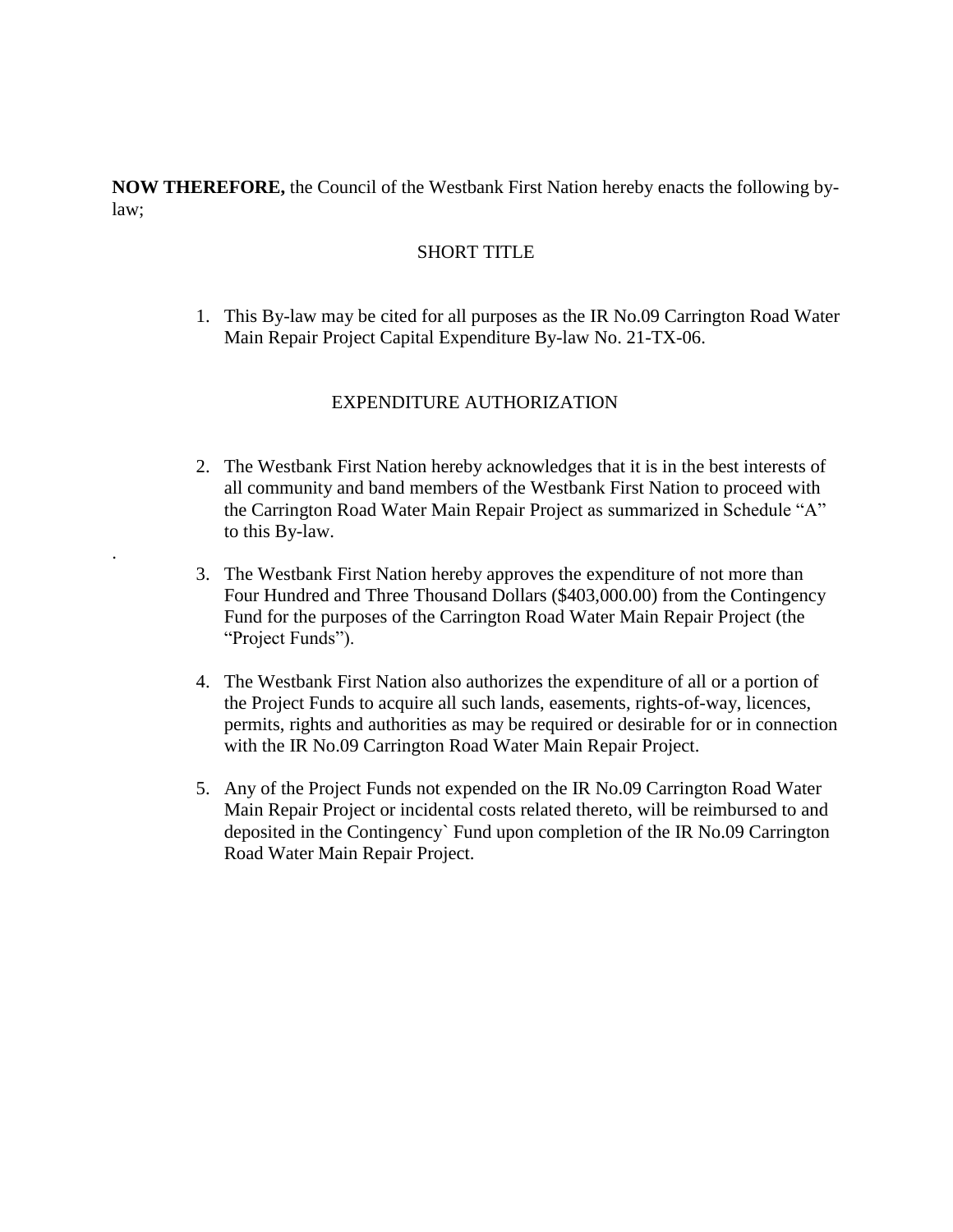### **EFFECTIVE**

6. This By-law comes into full force and effect upon approval by the Minister of Indigenous Affairs and Northern Development Canada.

#### **BE IT HEREBY RESOLVED AND AGREED**:

That this By-law, entitled the "IR No.09 Project By-law No.21-TX-06" has been read for the first, second (if required), third and final time by the Council of the Westbank First Nation at duly convened council meetings.

Read a first time by the Council of Westbank First Nation at a duly convened meeting held on the 4<sup>th</sup> day of October, 2021.

Exempt from a second reading pursuant to section 60.9 of the Westbank First Nation Constitution.

Read a third time, and enacted as a Westbank Law, by Council of the Westbank First Nation at a duly convened meeting held on the 18<sup>h</sup> day of October, 2021.

> *\_\_\_\_\_\_\_\_\_\_\_\_\_\_\_\_\_\_\_\_\_\_\_\_\_\_\_\_* Chief Christopher Derickson

\_\_\_\_\_\_\_\_\_\_\_\_\_\_\_\_\_\_\_\_\_\_\_\_\_\_\_\_ *\_\_\_\_\_\_\_\_\_\_\_\_\_\_\_\_\_\_\_\_\_\_\_\_\_\_\_\_\_\_\_\_*

 $\overline{\phantom{a}}$  , and the contribution of the contribution of the contribution of the contribution of the contribution of the contribution of the contribution of the contribution of the contribution of the contribution of the

Councillor Andrea Alexander Councillor Fernanda Alexander

Councillor Jordan Coble Councillor Lorrie Hogaboam